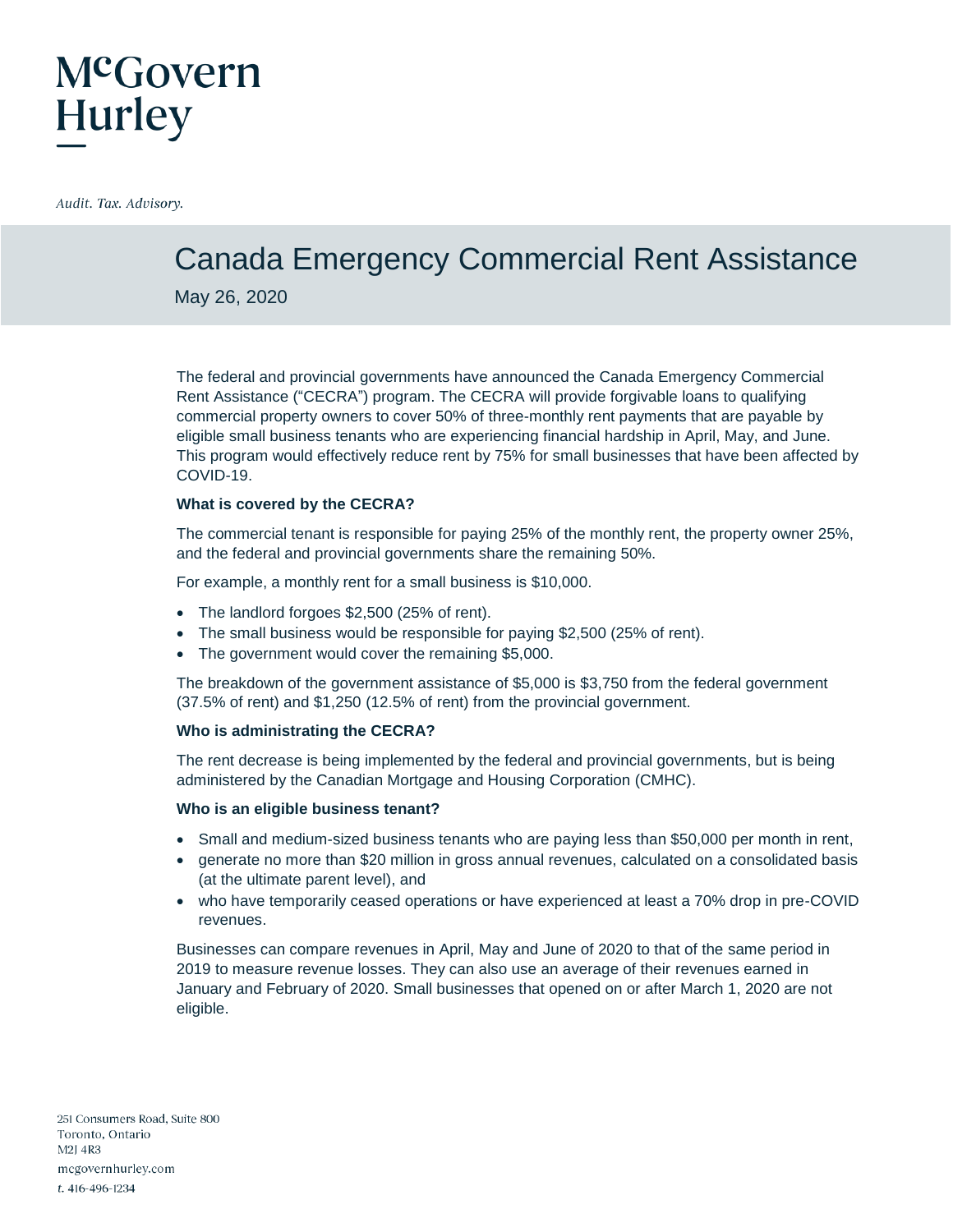# McGovern Hurley

#### **What are the criteria the property owner (landlord) must meet?**

To qualify for CECRA for small businesses, the commercial property owner must:

- own commercial real property which is occupied by one or more impacted small business tenants
- enter (or have already entered) into a legally binding rent reduction agreement for the period of April, May and June 2020, reducing an impacted small business tenant's rent by at least 75%
- ensure the rent reduction agreement with each impacted tenant includes:
	- $\circ$  a moratorium on eviction for the period during which the property owner agrees to apply the loan proceeds, and
	- o a declaration of rental revenue included in the attestation

The commercial property owner is not and is not controlled by an individual holding federal or provincial political office.

Properties with or without a mortgage are eligible under the CECRA for small businesses.

CECRA for small businesses does not apply to any properties owned, in whole or in part, by the federal, provincial, or municipal governments with certain exceptions.

Commercial Real Property for the purposes of the CECRA is a commercial property with eligible small business tenants. Commercial properties with a residential component and multi-unit residential mixed-use properties would equally be eligible with respect to their small business tenants.

#### **Other program details for the property owner:**

- Property owners must use the funds from the CECRA to refund amounts in excess of 25% paid by the small business tenant for the period in question or, at the option of the impacted tenant, apply rent paid in excess of 25% to future rent owing by the impacted tenant. For example, if rent has been collected at the time of approval, a credit to the tenant for a future month's rent (i.e. July for April) is acceptable — if the tenant chooses this option.
- Order of priority for use of the funds received from the CECRA is as follows:
	- $\circ$  reimbursing impacted tenants for any rent paid above 25% during the eligible period unless the tenant chooses to apply the previously paid rent against future rent
	- $\circ$  any costs and expenses relating directly to the property, including any financing held by the property owner, operation and maintenance and repair obligations (such as costs of common area maintenance, property taxes, insurance and utilities)
- CECRA will be forgiven if the property owner complies with all applicable program terms and conditions — including to not recover forgiven rent amounts when the program is over. This interest free loan will be forgiven on December 31, 2020. To ensure loan forgiveness, the property owner must follow the terms and conditions of the loan, including:
	- o complying with the Rent Reduction Agreement
	- o ensuring that your attestation and application (including supporting documentation) is accurate and truthful
- If the property owner files for bankruptcy, restructures, reorganizes or dissolves the business, the property owner will need to pay back this loan.
- In the event of default, CMHC has full recourse to recover the CECRA funding from the property owner.